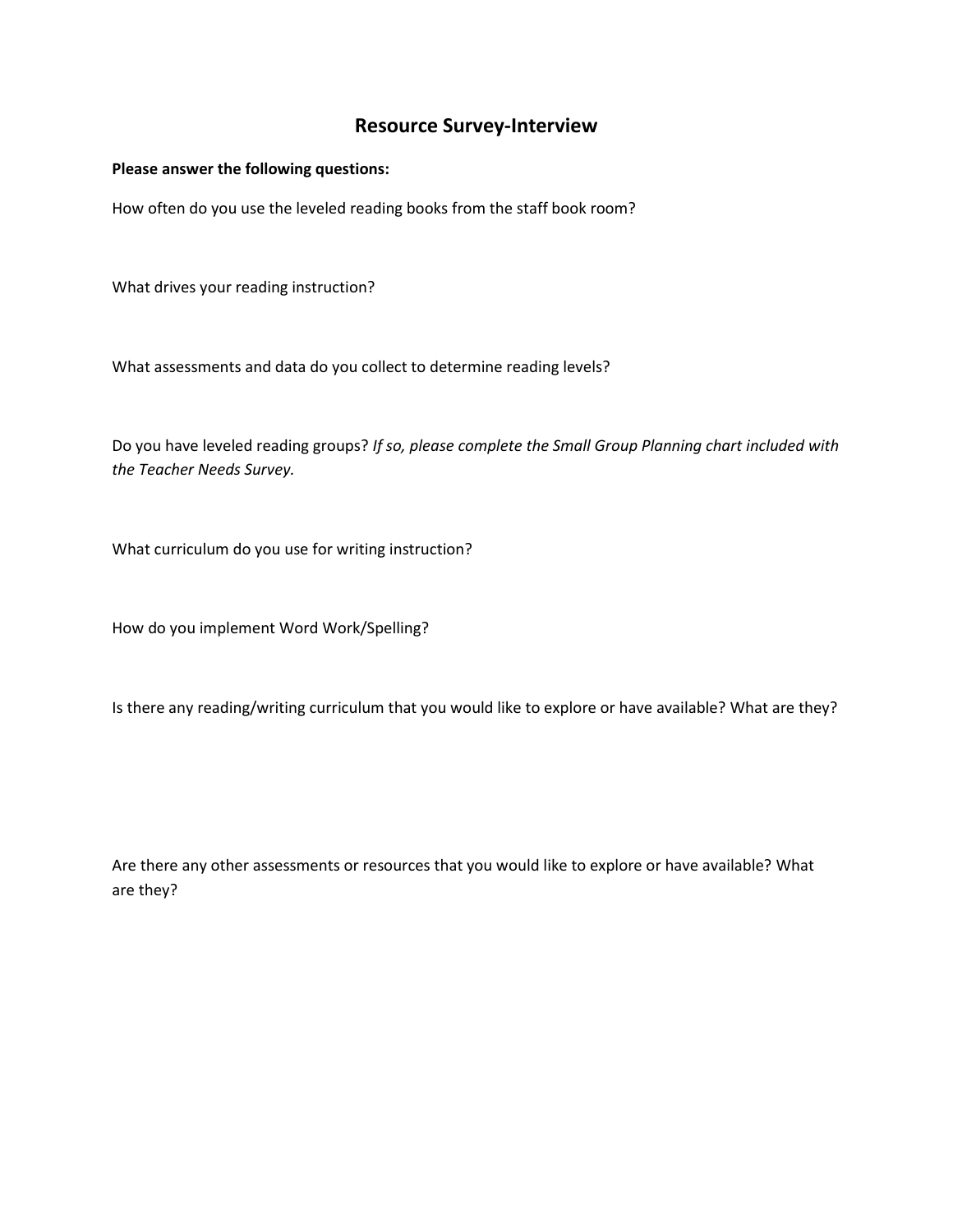# **Small Group Planning Chart**

Do you have reading groups/instruction that is leveled based on assessments? Yes No

If so, please complete the chart below.\*\*

|                              | Intensive-            | <b>Strategic-Partially</b> | <b>Benchmark-</b> | <b>Advanced</b> |
|------------------------------|-----------------------|----------------------------|-------------------|-----------------|
|                              | <b>Unsatisfactory</b> | <b>Proficient</b>          | <b>Proficient</b> |                 |
| <b>Name of Assessments</b>   |                       |                            |                   |                 |
| used for Screening and/or    |                       |                            |                   |                 |
| <b>Progress Monitoring</b>   |                       |                            |                   |                 |
|                              |                       |                            |                   |                 |
|                              |                       |                            |                   |                 |
| Frequency of                 |                       |                            |                   |                 |
| <b>Administration of</b>     |                       |                            |                   |                 |
| <b>Assessments</b>           |                       |                            |                   |                 |
|                              |                       |                            |                   |                 |
|                              |                       |                            |                   |                 |
| Daily Instructional Time in  |                       |                            |                   |                 |
| <b>Reading</b>               |                       |                            |                   |                 |
|                              |                       |                            |                   |                 |
|                              |                       |                            |                   |                 |
| <b>Materials Used</b>        |                       |                            |                   |                 |
|                              |                       |                            |                   |                 |
|                              |                       |                            |                   |                 |
|                              |                       |                            |                   |                 |
|                              |                       |                            |                   |                 |
| <b>Teacher providing the</b> |                       |                            |                   |                 |
| <b>Instruction</b>           |                       |                            |                   |                 |
|                              |                       |                            |                   |                 |
|                              |                       |                            |                   |                 |
|                              |                       |                            |                   |                 |
| Group Size (i.e. whole       |                       |                            |                   |                 |
| class, 5-6, 1 on, etc.)      |                       |                            |                   |                 |
|                              |                       |                            |                   |                 |
|                              |                       |                            |                   |                 |
|                              |                       |                            |                   |                 |

\*\*This chart was taken from "Taking Stock of What We Have and What We Need"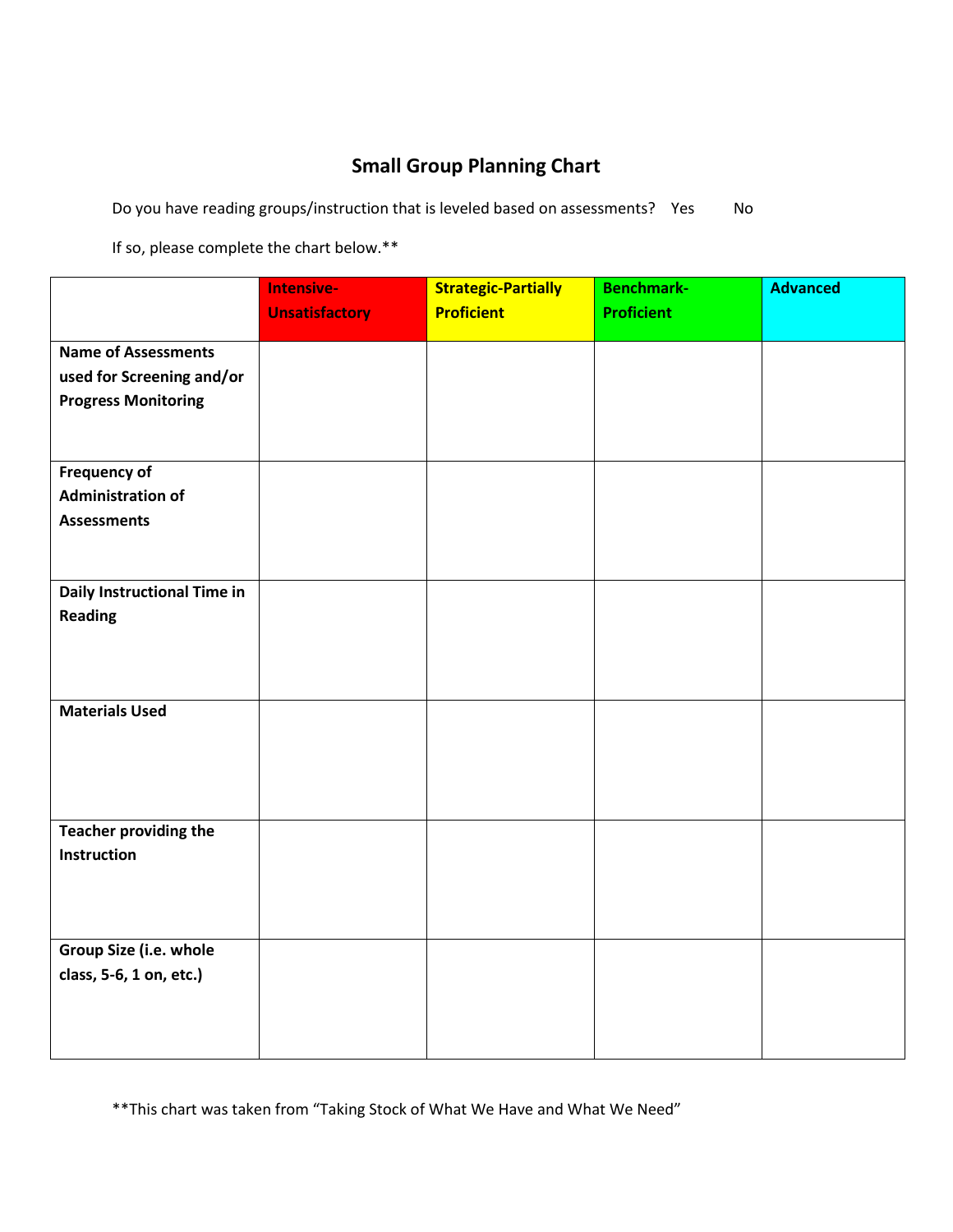### **Survey of Teacher Professional Development Needs in Reading Instruction\***

Please help us determine what your needs and desires are for upcoming Professional Developments. Rate the following areas as either high, medium, or low priority.

| $\circ$<br><b>Area of Reading or General Feature of Instruction</b> | High            | <b>Medium</b>   | Low             |
|---------------------------------------------------------------------|-----------------|-----------------|-----------------|
|                                                                     | <b>Priority</b> | <b>Priority</b> | <b>Priority</b> |
| <b>Teaching Phonemic Awareness</b>                                  | 3               | 2               |                 |
| <b>Effective Phonics Instruction</b>                                | 3               | $\overline{2}$  |                 |
| <b>Teaching for Fluent Reading</b>                                  | 3               | $\overline{2}$  |                 |
| Teaching Spelling and Word Study                                    | 3               | $\overline{2}$  |                 |
| <b>Teaching Vocabulary</b>                                          | 3               | $\overline{2}$  |                 |
| <b>Teaching Comprehension Strategies</b>                            | 3               | $\overline{2}$  |                 |
| <b>Effective Instruction for Struggling Readers</b>                 | $\overline{3}$  | $\overline{2}$  |                 |
| Selecting Appropriate Text for Reading                              | 3               | $\overline{2}$  |                 |
| Instruction                                                         |                 |                 |                 |
| Organizing and Managing Small-Group Reading                         | 3               | $\overline{2}$  |                 |
| Instruction                                                         |                 |                 |                 |
| Using the Results of Assessments to Plan                            | 3               | $\overline{2}$  |                 |
| <b>Effective Instruction</b>                                        |                 |                 |                 |
| Monitoring Student Progress in Reading                              | 3               | $\mathfrak{2}$  |                 |
| Planning Lessons that Align with State Standards                    | 3               | $\overline{2}$  |                 |
| Engaging Students in the Lesson During                              | 3               | $\overline{2}$  | 1               |
| <b>Teacher-Led Instruction</b>                                      |                 |                 |                 |
| Engaging Students in the Lesson During                              | 3               | $\overline{2}$  | 1               |
| <b>Independent Work</b>                                             |                 |                 |                 |
| Providing Explicit Instruction                                      | 3               | $\overline{2}$  |                 |
| <b>Engaging Students in Meaningful Interactions</b>                 | 3               | $\overline{2}$  |                 |
| with Language                                                       |                 |                 |                 |
| Providing Multiple Opportunities for Students to                    | 3               | $\overline{2}$  | 1               |
| Practice                                                            |                 |                 |                 |

\*This survey is adapted from *The Reading Coach: A How-to Manual for Success* by Jan Hasbrouck and Carolyn Denton

Please circle what you are currently using – and indicate frequency (# of days/week or other)

Fountas and Pinnell/DRA Benchmark Small group/guided reading groups

Leveled literacy circles **Reading Workshops** 

Six + 1 Traits of Writing Writing Workshops

Lucy Calkins Reading Units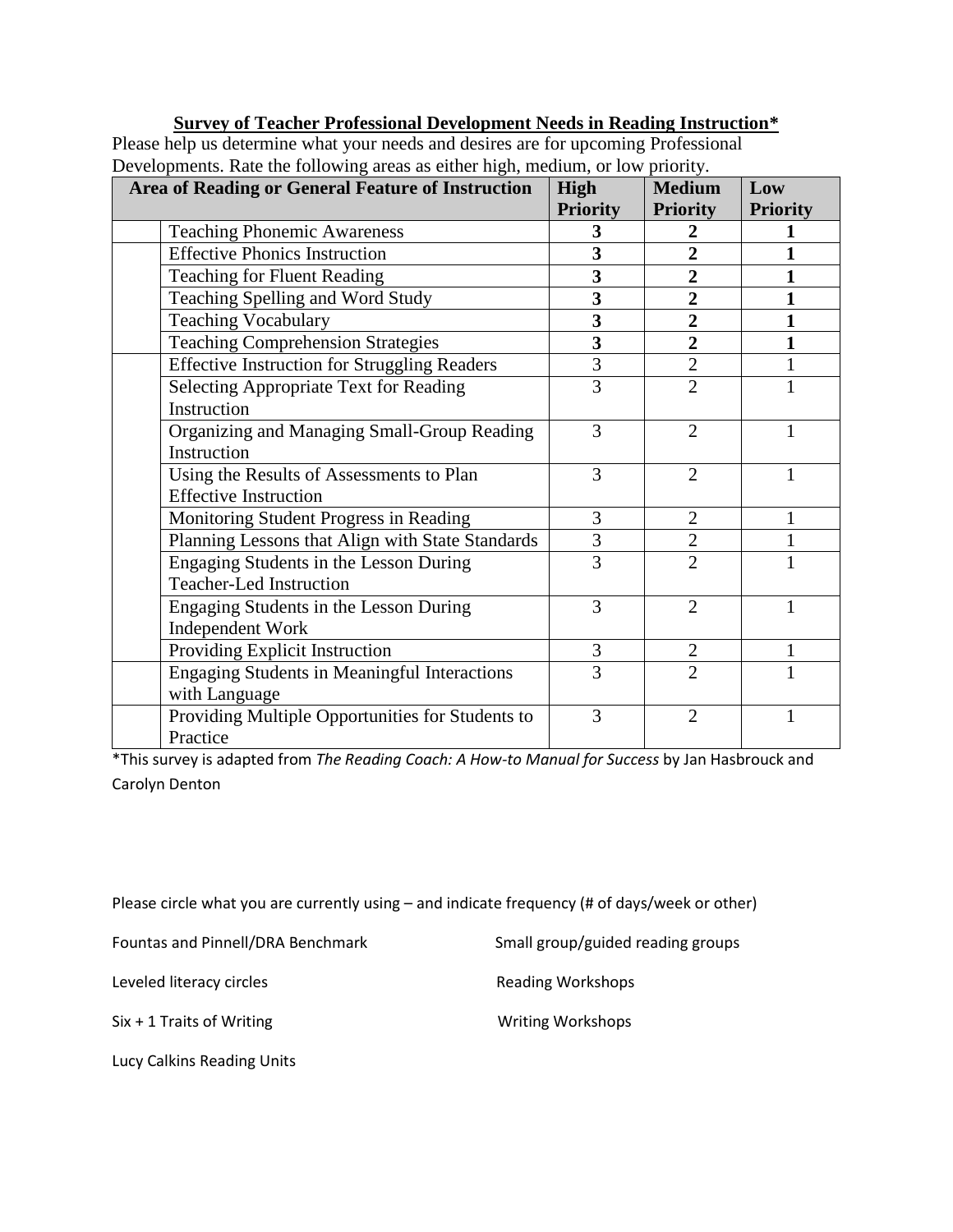# **Literacy Lesson Observation and Feedback Form**

| What was the focus of the lesson? Circle all that apply                                             |                                                           |                                                                              |                |                        |                                           |                    |            |
|-----------------------------------------------------------------------------------------------------|-----------------------------------------------------------|------------------------------------------------------------------------------|----------------|------------------------|-------------------------------------------|--------------------|------------|
|                                                                                                     | PA/Phonics/Words Fluency Vocabulary Comprehension Writing |                                                                              |                |                        |                                           |                    |            |
|                                                                                                     |                                                           | Grouping: Whole Class                                                        |                |                        | Large Group                               | <b>Small Group</b> | Individual |
| Very Much Not Observed<br>Lesson focus is stated/Objectives are clear<br>4 3 2 1 n/a<br>$5^{\circ}$ |                                                           |                                                                              |                |                        | Notes on student behavior and engagement: |                    |            |
|                                                                                                     |                                                           |                                                                              |                |                        |                                           |                    |            |
|                                                                                                     |                                                           | <b>Models Reading Strategies</b>                                             |                |                        |                                           |                    |            |
|                                                                                                     |                                                           | $5 \t 4 \t 3 \t 2$                                                           |                |                        | $1 \qquad n/a$                            |                    |            |
|                                                                                                     |                                                           | <b>Explains Concepts</b><br>$5 \qquad 4 \qquad 3$                            | $\overline{2}$ | $\mathbf{1}$           | n/a                                       |                    |            |
|                                                                                                     |                                                           |                                                                              |                |                        |                                           |                    |            |
| <b>Gives Explicit Instructions</b>                                                                  |                                                           |                                                                              |                |                        |                                           |                    |            |
|                                                                                                     |                                                           | $5 \qquad 4 \qquad 3$                                                        | $\overline{2}$ | $\mathbf{1}$           | n/a                                       |                    |            |
|                                                                                                     |                                                           | <b>Supports Struggling Readers</b>                                           |                |                        |                                           |                    |            |
|                                                                                                     |                                                           | $5 \qquad 4 \qquad 3 \qquad 2$                                               |                | $1 \quad \blacksquare$ | n/a                                       |                    |            |
|                                                                                                     |                                                           |                                                                              |                |                        |                                           |                    |            |
|                                                                                                     |                                                           | <b>Engages Students During Instruction</b><br>$5 \qquad 4 \qquad 3 \qquad 2$ |                | $\mathbf{1}$           | n/a                                       |                    |            |
|                                                                                                     |                                                           |                                                                              |                |                        |                                           |                    |            |
|                                                                                                     |                                                           | Engages Students During Independent Work                                     |                |                        |                                           |                    |            |
|                                                                                                     |                                                           | $5 \qquad 4 \qquad 3 \qquad 2 \qquad 1$                                      |                |                        | n/a                                       |                    |            |
|                                                                                                     |                                                           | Selects Appropriate Texts for Students                                       |                |                        |                                           |                    |            |
| 5                                                                                                   | 4                                                         | 3                                                                            | $\overline{2}$ | $\mathbf{1}$           | n/a                                       |                    |            |
|                                                                                                     |                                                           |                                                                              |                |                        |                                           |                    |            |
|                                                                                                     |                                                           | <b>Engages Students in Meaningful Interactions</b>                           |                |                        |                                           |                    |            |
| 5                                                                                                   | with Language<br>4                                        | 3                                                                            | $\overline{2}$ | $\mathbf{1}$           | n/a                                       |                    |            |
|                                                                                                     |                                                           |                                                                              |                |                        |                                           |                    |            |
|                                                                                                     | Provides Multiple Opportunities for Students to           |                                                                              |                |                        |                                           |                    |            |
| 5                                                                                                   | Practice<br>$\overline{a}$                                | 3                                                                            | $\overline{2}$ | 1                      | n/a                                       |                    |            |
|                                                                                                     |                                                           |                                                                              |                |                        |                                           |                    |            |

\*This observation form is adapted from The Reading Coach: A How-to Manual for Success by Jan Hasbrouck and Carolyn Denton